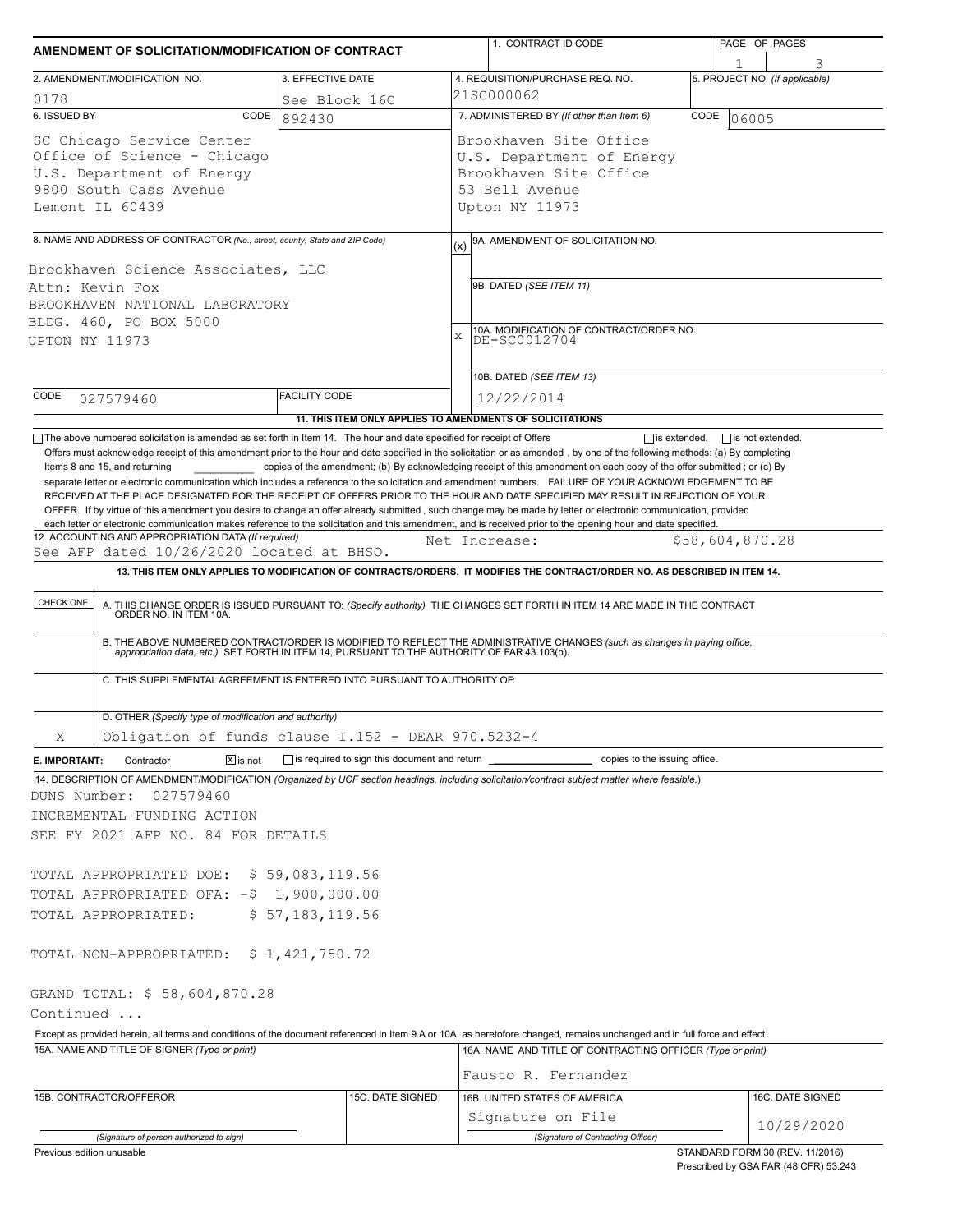**CONTINUATION SHEET** DE-SC0012704/0178 REFERENCE NO. OF DOCUMENT BEING CONTINUED **A CONTROL CONTINUED PAGE OF PAGE** OF

NAME OF OFFEROR OR CONTRACTOR

\$3,970,576,077.05

\$58,604,870.28

ITEM NO. ┃ SUPPLIES/SERVICES UNIT PRICE AMOUNT Brookhaven Science Associates, LLC (A)  $(B)$  (B)  $(C)$   $(D)$  (E)  $(E)$  (F) PREVIOUS CONTRACT AMOUNT: \$3,911,971,206.77 NEW CONTRACT AMOUNT: \$3,970,675,077.05 INFORMATION LISTED BELOW IS AUTO-GENERATED CONTENT BY STRIPES: LIST OF CHANGES: Reason for Modification: Funding Only Action Total Amount for this Modification: \$58,604,870.28 New Total Amount for this Version: \$3,970,576,077.05 New Total Amount for this Award: \$3,970,576,077.05 Obligated Amount for this Modification: \$58,604,870.28 New Total Obligated Amount for this Award:

CHANGES FOR LINE ITEM NUMBER: 1 Description changed from LANGUAGE MODIFICATION FOR THE PERFORMANCE-BASED CONTRACT FOR MANAGEMENT AND OPERATION OF BROOKHAVEN NATIONAL LABORATORY. to STRATEGIC PARTNERSHIP PROJECTS FUNDING MODIFICATION FOR THE PERFORMANCE-BASED CONTRACT FOR MANAGEMENT AND OPERATION OF BROOKHAVEN NATIONAL LABORATORY. Total Amount changed from \$3,911,971,206.77 to \$3,970,576,077.05 Obligated Amount for this Modification:

CHANGES FOR DELIVERY LOCATION: 06005 Amount changed from \$3,911,971,206.77 to \$3,970,576,077.05

NEW ACCOUNTING CODE ADDED: Account code: See AFP dated 10-26-2020 located at BHSO Fund 00000 Appr Year 0000 Allottee 00 Reporting Entity 000000 Object Class 00000 Program 0000000 Project 0000000 WFO 0000000 Local Use 0000000 Quantity: 0 Amount: -\$1,900,000.00 Percent: -. 04785 Subject To Funding: N Continued ...